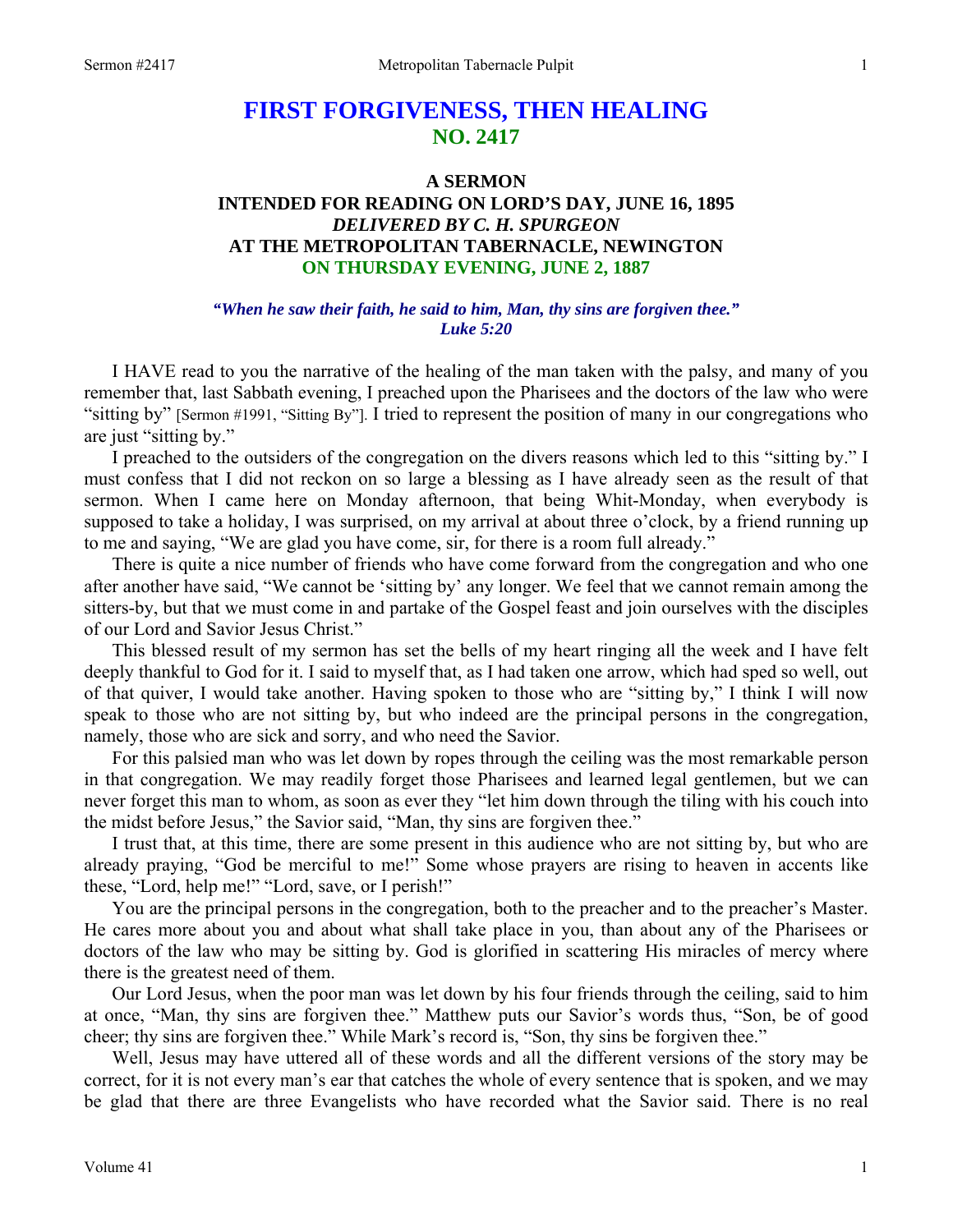difference in the sense—and the difference in the words may only show that Jesus said all three sentences.

I am going, on this occasion, to talk a little about this man, first, *before his forgiveness.* Next, a little more about *his forgiveness itself.* And then a little about what followed *after his forgiveness*.

**I.** First, then, let us think of this man BEFORE HIS FORGIVENESS.

We are not told much about him. If I indulge in imagination a little, you will take it for what it is worth. This man, it seems to me, first, had *faith which went out towards the Lord Jesus*. Evidently, as I read the narrative, he had been suddenly paralyzed. This affliction usually comes upon a sudden—men who have been about their business, as actively as usual, have been in a moment struck down with paralysis.

This man appears to have been completely paralyzed, so as to have been unable to move. And as he lay in that helpless state, he heard that Jesus of Nazareth had come to the city—and he believed that Jesus of Nazareth was able to heal even him. It does not strike me that his friends would have brought him to Christ unless at his own request. The most rational explanation of the whole proceeding seems to me to be this—he believed in Jesus as able to heal him and he continued to cry out earnestly—and to pray that he might somehow or other be taken into Christ's presence. He could not stir hand or foot, but he had friends and he begged those friends to take him to Jesus.

Well now, there never was a soul yet that had faith in Christ but what Christ revealed Himself more fully in the way of love to that soul. If you know that you can not save yourself, if you believe that Christ can save you, and if your one anxiety is to be laid at His feet, that He may look upon you, and save you, He will assuredly accept you. "Him that cometh to me," says He, "I will in no wise cast out."

Whether he comes running, or walking, or creeping, or borne of four, so long as he does come, Christ will accept him. And if his faith be but as a grain of mustard seed, our Lord Jesus will not let it die. If there be but a smoldering faith, He will not quench the smoking flax. Believe you this? If you do, let it cheer you and comfort you.

There is something that is well with your soul already. It was better to be paralyzed and to have faith in Christ than to be walking upright like the Pharisees and lawyers who had no faith in Him. The apparent wretchedness of your condition is not the real wretchedness of it—it may even turn out to be the blessedness and the hopefulness of it. If you believe in Jesus, I care not how far you have fallen, nor how great is your inability—if you believe in Jesus, you are brought into contact with omnipotence and that omnipotence will heal you.

This man, I believe, further thought that Christ could heal him, but *he began to feel his great sinfulness*. I am certain that he did, because Jesus never does forgive where there is no repentance. There was never yet the fiat, "Thy sins be forgiven thee," until first there was a consciousness of sin and a confession of sin. "If we confess our sins, he is faithful and just to forgive us our sins, and to cleanse us from all unrighteousness."

This man, lying there paralyzed, wept at the thought of his past life, his omissions and his commissions, his falling short and his transgressions. His heart was heavy within him. He seemed to say to his friends, "Get me somehow to the great Prophet. Get me within sight of this wonderful Savior. Oh, get me within a touch of Him, that I may be restored, that I may have this great load, which presses me down so sorely, taken off my heart! Worse to me even than the paralysis is this awful sense of sin. Take me, oh, take me into the presence of this Messiah, this Son of David, that He may have mercy upon me!" That I conceive to have been his condition before the word of pardon was spoken to him.

Next, being hopeful, himself *he inspired those about him with hope*. Of course, they would not have taken him to Christ if they had not had some sort of belief that possibly he might be healed. It is wonderful what sick people can do even when they can do nothing—how, when they seem to be utterly powerless—they find a strength in feebleness. Their very helplessness seems to be a plea where there is anything of generosity left in the heart of those who are near them. So this man pleaded, "I believe Jesus will heal me. I believe He will have mercy upon me—get me to Him, do get me to Him."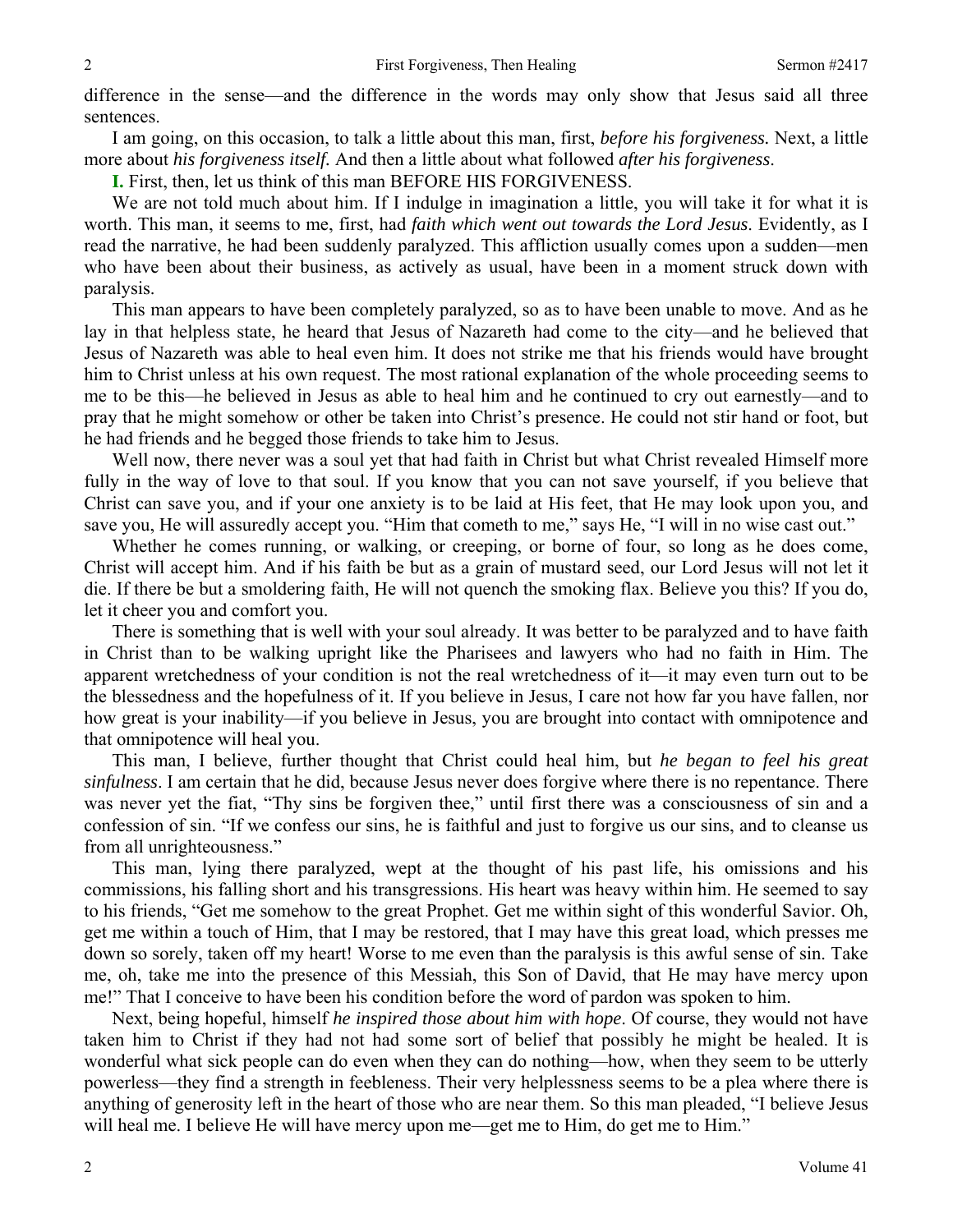They resolved to do it if they could and *he was willing to be carried to Christ*. Four stout stalwart men said, "Yes, we will get you to Him somehow, though it is a difficult task, for the house is small, the room is crowded, and there is sure to be a press about the door." "But" said the poor man, "oh! try to do it, for it is my only hope. If I could but get where Jesus could see me, He would look on me and save me. Oh, get me to Him, get me to Him!"

The palsied man would make no dispute about how it was to be done, so they carried him to the door of the house, and then they said to the people crowding around, "Make way for this poor palsied man," and he would say, "I pray you, friends and neighbors, make way." But they could not. Perhaps they, too, had their friends who wanted to be healed, or they themselves had an anxiety to hear the great Teacher, so they pushed and pressed to get as near Him as they could.

You see, those quibbling Pharisees and doctors of the law had got in first and they blocked up the road. They are always in a poor sinner's way. What must be done? The poor man's bearers would have abandoned the task, I think, but he said, "No, do not give up trying to get me in. It is my only hope. Oh, get me to Him! Get me near Him!"

So, next, the man was *willing to be lowered into the presence of Christ*. There was no other way but to go up those stairs outside the house and to take him to the roof. And he, not fearing as many would have done, said, "Yes, break it up and let me down." These four men, belonging to a fishing town, were adept in the use of ropes and they soon had their tackle ready and broke a way through the roof.

As I told you in the reading, I always feel pleased at the idea of the dust and the *debris* of the roof coming down upon the heads of the Pharisees and doctors of the law. It always delights me to think that those gentlemen would have dust on their heads for once, and since they were there, they were bound to have a little of it.

Of course, when these gentlemen come to a place of worship, one feels bound to be respectful to them, but if they come at an untimely hour, when there is any rough work going on, one does not feel any particular regret. If, when souls are being saved, these gentlemen should have their corns trodden upon, we do not even ask their pardon or make any apology. Such a work as Christ had to do could not stand still for the sake of reverence to the learned doctors of the law.

So the roof was broken up and this man, though paralyzed, was not afraid to be let down. It is probable that there were no outcries from him when they began to let him down. I think, if it had been my case, I might have been afraid that one rope would go a little faster than the other. But no, the man keeps still in his paralysis and courage mingled, till down drops the pallet just before the Savior.

There he lies upon his mattress, on the floor of the house, *just before the Savior's eyes*, exactly where he wanted to be. Here I address myself to some who would give all that they have if they could but be brought under the eye of Jesus. The one thought of such a sufferer is, "Oh, that I could be near Him! Oh, that I could be near Him! Oh, that He would look on me, cure my helplessness and pardon my sin."

What a wonderful picture this scene would make! The crowd is obliged to make way or else they will have to bear the man and his bed on their heads—so he is dropped down into their midst—and there he lies. The great Preacher has been preaching, and He stops. This is an interruption which is indeed no interruption to Him. His discourse is but broken off for a minute, to be illustrated with engravings, that men may see, in after years, that what they have heard is but the letter-press and that the miracle which is now to be worked shall be the engraving which shall convey the Teacher's wonderful meaning to all eyes. So the poor palsied man lies there before the Savior.

Is that where you desire to lie, dear friend? In your deadly sorrow, and sin, and weakness, do you wish to lie at the Savior's feet? That is where I want you to lie, and if you will to lie there, that is where you do lie. The Lord Jesus is in the midst of us tonight and you can at once cast yourself down before Him. Do so, tell Him about your paralysis, tell Him how sick you are, how sinful you are.

Nay, you need not speak so that I can hear you—His ears will hear the whisper of your soul. Your heartbeats will be vocal to His heart, and He will note all you say or feel in your inmost soul. Just lie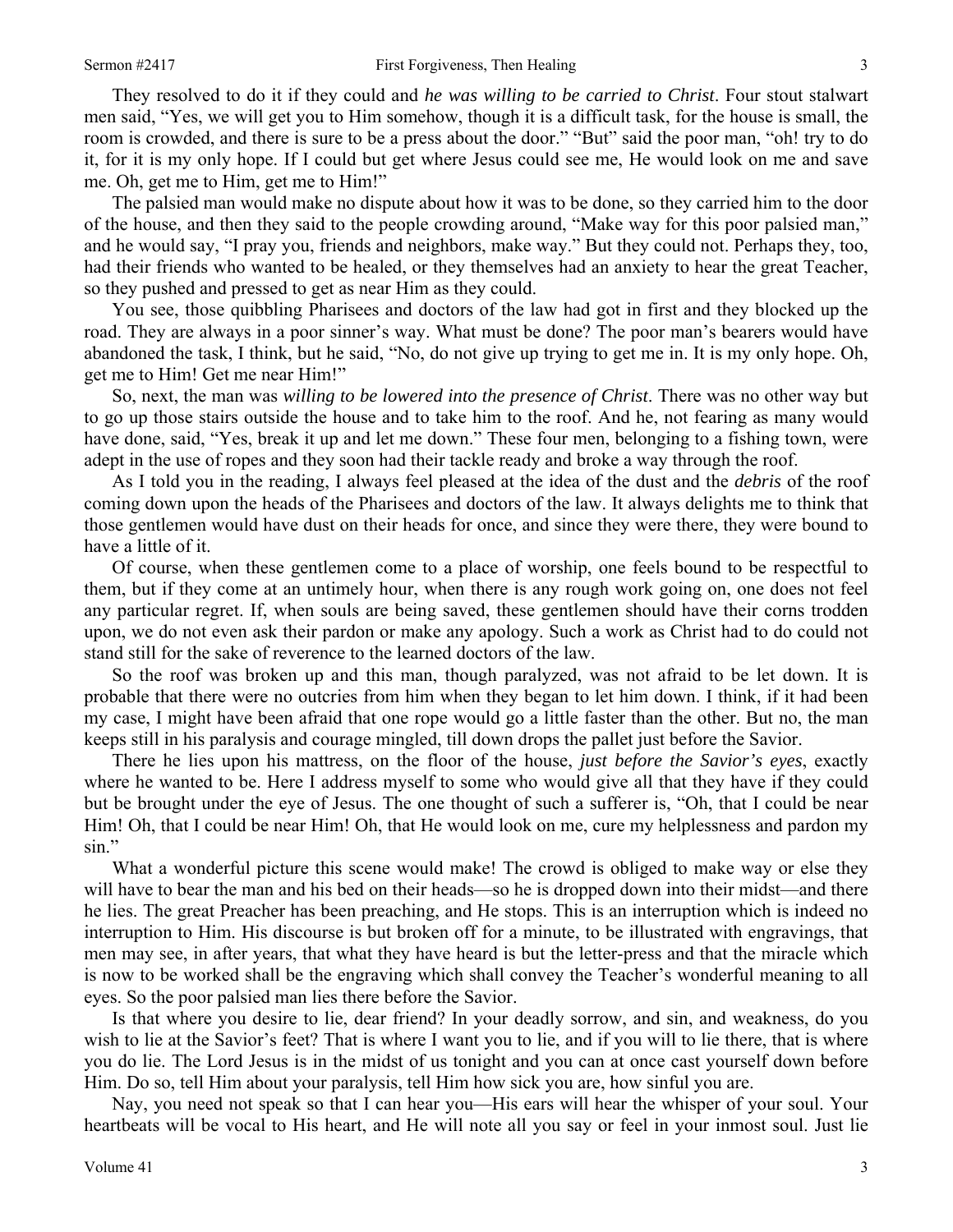before Jesus, and as you lie there, what are you to do? This man did not speak a word, but as I believe, he lay there repenting that ever he should have lived as he had done, mourning that he should have wasted his life and misspent his time.

I think, too, that he lay there believing, looking at that wondrous Man, and believing that all power was in Him, and that He had only to speak the word, and the sinner would be at once forgiven. So he lay there, in the presence of Jesus, hoping and expecting forgiveness and healing.

**II.** Now, in the second place, we are to consider THE FORGIVENESS ITSELF.

This poor paralyzed man had not lain there long before the blessed Master broke the silence and said to him, "Man, thy sins are forgiven thee." I think that the four men up on the roof, looking down to see what would happen to their friend, would hardly understand what that sentence meant. They had brought him to Jesus because he was paralyzed, but he had wanted to come first of all because he was a sinner.

He desired to have his paralysis cured, but secretly in his soul there was another matter which they might not have understood if he had tried to interpret it to them. It was his sin that was his heaviest burden. And the Savior, the great Thought-reader, knew all about that sin, so He did not first say to him, "Rise up and walk," but He began by saying, "Man, thy sins are forgiven thee."

Observe that *the pardon of sin came in a single sentence*. He spake and it was done. Jesus said "Man, thy sins are forgiven thee," and they were forgiven him. Christ's voice had such almighty power about it that He needed not to utter many words. There was no long lesson for the poor man to repeat, there was no intricate problem for him to work out in his mind. The Master said all that was required in that one sentence, "Thy sins are forgiven thee."

The burden of a sinner does not need two ticks of the clock for it to be removed—swifter than the lightning's flash is that verdict of absolution which comes from the eternal lips, when the sinner lies hoping, believing, repenting at the feet of Jesus. It was a single sentence which declared that the man was forgiven.

Next, remember, that it was *a sentence from One who was authorized to absolve*. He was sent by the Father on purpose to forgive sin—and do not imagine that He has now lost His authorization to forgive—for "Him hath God exalted with his right hand to be a Prince and a Saviour, for to give repentance to Israel, and forgiveness of sins."

Jesus is appointed as High Priest on purpose that He may stand on God's behalf and declare the remission of sin. What Jesus said was spoken with divine authority. It is vain for a priest to say to a sinner, "I absolve you." What can he do in such a case? He, or any other man who does not call himself a priest, may speak in his Master's name, and say to the penitent, "If you do sincerely repent, if you truly believe, I know you are absolved, and I comfort you with the assurance of this absolution." So far, so good—but the Master alone can really give the absolution—it must come from Him who has power upon earth to forgive sins.

Now, my hearer, have you never been forgiven? Are you in your pew and yet lying at that dear Master's feet, and do you desire above all things that He should say to you, "Thy sins are forgiven thee"? And do you believe that He can say it, and will you accept it from Him as being by divine authority?

If so, I think He says it to you, for in His own Word He declares that they who believe in Him are forgiven. He says to each one of those who are penitent and believe in His grace, "Thy sins are forgiven thee." Take the absolution and go your way. Do as Martin Luther did, in the days of his dark distress, when a brother monk said to him, "Do you not believe in the Creed, and do you not say, 'I believe in the forgiveness of sins'? Now believe in the forgiveness of sins for yourself."

Trust Christ's Word and you will be believing what is absolutely true. Trust it, take the comfort of it, and go your way. It is thus that Jesus Christ, by the preaching of the Gospel, and by the revealed Word of God, says authoritatively to each penitent, "Man, thy sins are forgiven thee."

Further, observe that this sentence, although it was but one, and was so short, yet was *wonderfully comprehensive—*"Man, thy sins are forgiven thee." Not one sin alone, nor many sins, but all your sins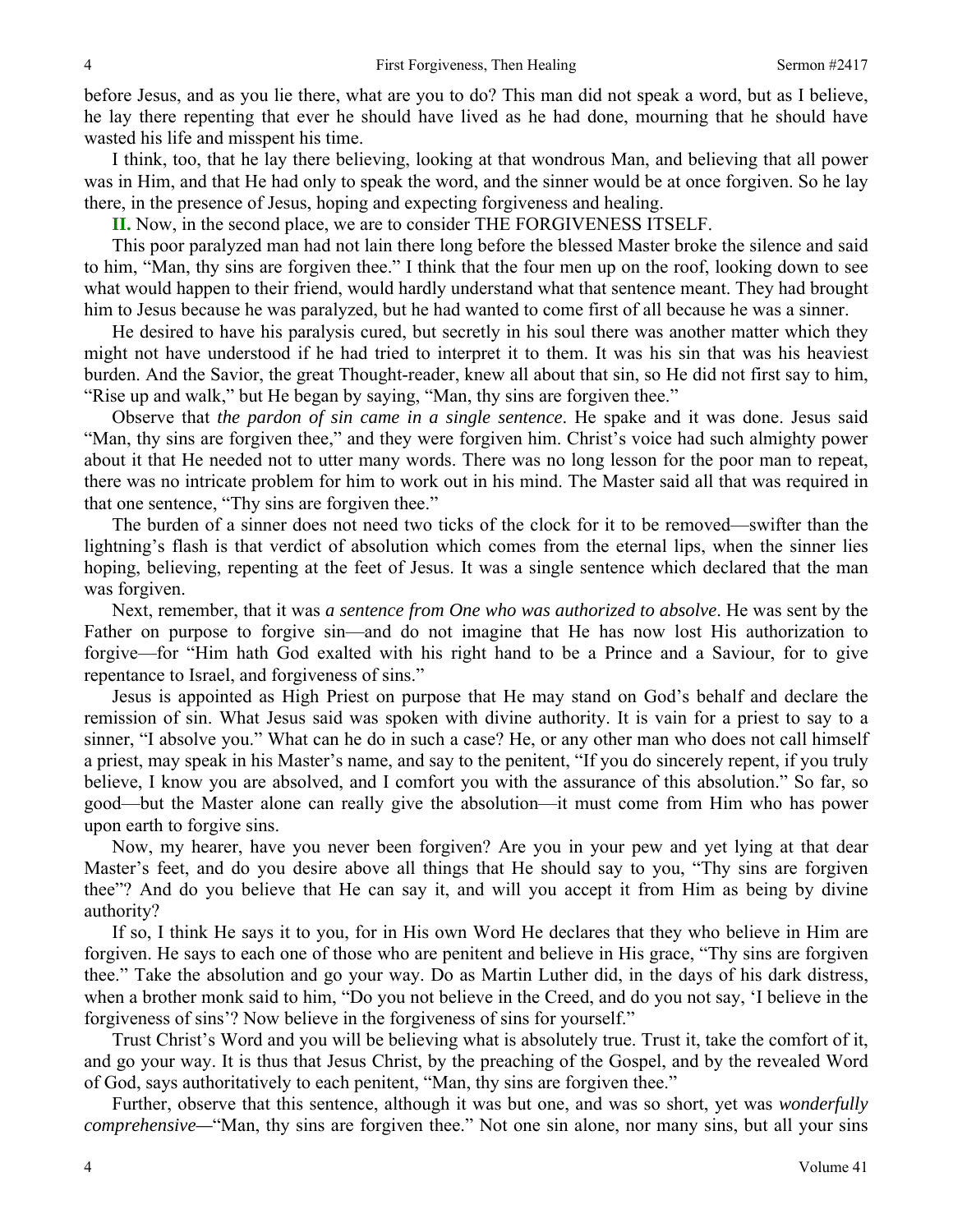Sins against the holy God? Sins against a righteous law? Sins against the Gospel? Sins against the light of nature? Sins of this and sins of that kind? No, there is no enumeration. "The blood of Jesus Christ his Son cleanseth us from all sin." "Man, thy sins are forgiven thee." Murder, adultery, theft, fornication, blasphemy?

Yes, in a word, "all manner of sin and of blasphemy shall be forgiven unto men." "Man, thy sins are forgiven thee." What a far-reaching pardon it is! "Thy sins are forgiven thee." At one sudden sweep of the divine wave of mercy they are all washed away. There is no such thing as a half-pardon of sin.

I heard someone talking, the other day, about original sin being forgiven, but the other sins left. But sin is a whole—it goes or it stays altogether—it cannot be broken up into pieces, it is all there or it is not there at all—and it is not there if you believe in Jesus. This blessed and comprehensive sentence sets free from every jot and taint and stain of guilt, "Man, thy sins are forgiven thee."

Observe also that *this sentence contained no conditions—*and the blessed Gospel, speaking to every repenting and believing sinner, gives him absolute forgiveness. Behold, the tally is destroyed, the record of your debt is nailed to the cross. And as for your sins, they are like the Egyptians when the Red Sea swallowed them up—the depths have covered them—there is not one of them left, however great or many they may have been.

If you are now a believer in the Lord Jesus Christ, He says to you now by His Word, "Man, thy sins are forgiven thee." I pray the blessed Master by His Holy Spirit to make His Word come home to many here with power. Oh, that those dear lips, which are as lilies dropping sweet-smelling myrrh, did themselves speak to you!

Oh, that those wounds of His, which are mouths that preach pardon to sinners, might speak to you and say, "Thy sins are forgiven thee"! There is no mouth that speaks pardon like that gash in His side, out of which His very heart speaks as He says, "I have loved you, and given Myself to death for you. Your sins I have borne on the tree, and put them away once for all. Man, thy sins are forgiven thee." Oh, that Jesus Himself might thus speak effectually to many of you!

But note that *this sentence sufficed the receiver*. When the Savior afterwards raised this palsied man to health and strength, He did not do it to let the man know that his sins were forgiven. The man knew that already and did not need any more evidence of it. But Jesus did it for another reason. To the scribes and Pharisees He said, "That ye may know that the Son of man hath power upon earth to forgive sins, (he said unto the sick of the palsy), I say unto thee, Arise, and take up thy couch, and go into thine house."

Those unbelieving men had not evidence enough that Christ could forgive, but he to whom Christ spake wanted no further proof than the power of that voice in his own conscience. And if He shall speak to you, my hearer, you will not need any books about the evidences of Scripture, the proofs of inspiration, and so on.

To you—this indisputable miracle of pardoned sin shall stand forever as a holy memorial of God's mighty grace. It shall be unto you for a sign, for an everlasting sign that shall not be cut off, that God has pardoned you and spoken peace to your soul—and this God shall be your God forever and ever. To every soul that is in a similar case as that of the poor palsied man lying repenting and believing at the feet of Jesus, His Word gives the comfortable assurance, "Believe, and thy sins, which are many, are all forgiven thee." Believe it and go your way in peace.

**III.** Now I close by noticing, thirdly, what followed AFTER THIS MAN'S FORGIVENESS.

He was absolutely, irreversibly, eternally forgiven, for "the gifts and calling of God are without repentance." He never plays fast and loose with men. He never issues a pardon from His throne and afterwards executes the pardoned sinner. His pardon covers all that may come afterwards as well as all that has gone before. But what happened to this man?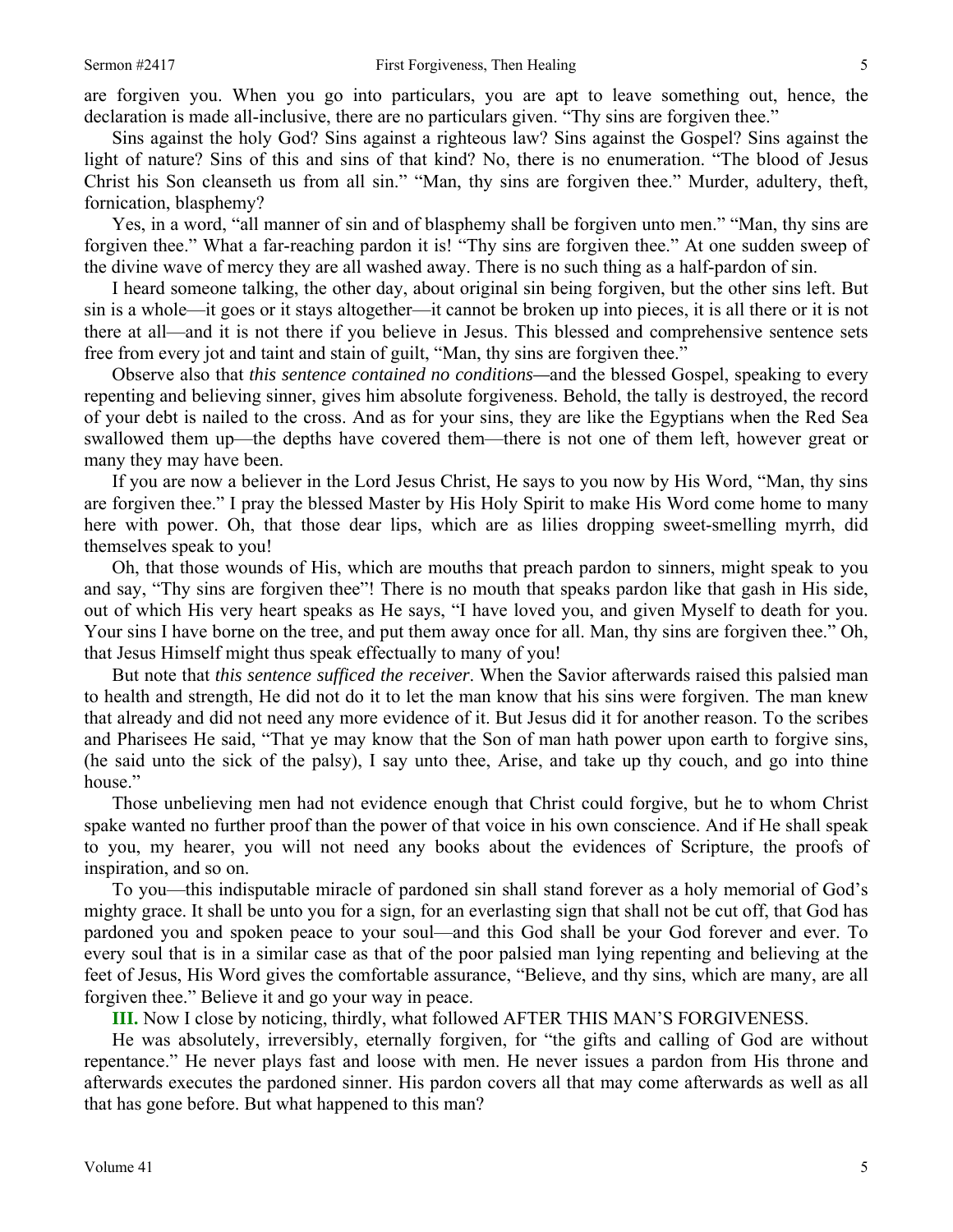I believe that, first, there was *an inward peace that stole over his soul*. If you could have looked into the face of that palsied man, whilst still palsied and lying there in that hammock, you would have seen a wonderful transformation. Did you ever see a face transfigured? If you are a soul-winner, you have often seen it.

All human faces are not beautiful—some are absolutely repulsive. The countenances of some who have lived long in sin are dreadful to look upon. Yet I have noticed faces, that at first I could scarcely endure, when the persons have been gently led to the Savior, and they have perceived the love of God to them, and have at last believed, and felt within their soul the kiss of peace, why, they have looked positively beautiful!

I should have liked to have had them photographed, only it was too sacred a thing. Speak of physiognomies—the grace of God is such an eternal beautifier that the face, from which you would have turned away in disgust and said, "There can be no good thing behind that countenance"—is absolutely changed by the Lord's mighty working.

I say not that a single feature may be altered—the person may be the same in feature, but oh! what a marvelous difference there is in the expression of the whole contour of the countenance when free grace and dying love have cast their magic spell over the spirit, and the Holy Ghost has made the dead to live, and the person has been born again in Christ Jesus.

Well, that change took place in this man's mind, I am sure it did, when Jesus said to him, "Thy sins are forgiven thee." He was in no hurry to be raised from his palsied state. He does not appear to have said a word, and those scribes and Pharisees looked on with their malevolent countenances, but they did not frighten him—he lay quite still and was in no hurry even for the Master's next blessing. It would come in due time, he knew it would, and he was of good cheer, for had not Jesus said to him, "Be of good cheer, thy sins be forgiven thee"?

But next followed *the man's immediate cure*. The Master said to him, "Arise, and take up thy couch, and go into thine house." Our blessed Master was accustomed to preach the Gospel in a way which I have heard some friends greatly question. They tell us that we ought not to bid men to believe and repent, because they cannot.

There are two parties on opposite sides of this question—one says, "If you tell a man to believe and repent, that proves that he can," which I do not believe. And others say, "If they cannot repent, you ought not to exhort them to do so," which also I do not believe. Though I know them to be as helpless as that poor palsied man, unable to lift hand or foot, yet in the Master's name we say, as the Master was wont to say, "Rise, take up thy bed, and walk."

"Oh!" says one, "I could not say that to an unregenerate man." Do not do it, brother, if you cannot do it. Go home and go to bed—what is the use of you for such work? The man who can speak miracles is the one who is wanted and the man who can speak as his Master has bidden him speak.

Surely, the faith does not lie in believing that the man can himself do what he is bidden to do. The faith lies in believing that Christ can do it and therefore speaking in Christ's name, we say to the sinner just as the Lord Jesus did to the man with the withered hand, "Stretch forth thine hand," and he does so.

Look at Ezekiel speaking to the dry bones in the valley. Ezekiel, do you believe that these dry bones can live? "Not I," says he, "I know that they are dead." The Lord says to him, "Ezekiel, prophesy to these dry bones!" How can he do it? It would be inconsistent with what he said just now. "I have nothing to do with that," says he, "I was sent by the Lord to do it and I do it in the name of God."

That which may seem perfectly inconsistent with your reason is quite consistent when faith brings in the supernatural element with which God moves those to whom He gives the commission to preach the Gospel in His name.

The Savior said to this man, "Arise, take up thy couch, and go into thine house." Now observe *his precise obedience*. "Immediately he rose up before them all." The tendency of a paralyzed person is to be paralyzed in will. There are some persons, no doubt, who have ailments that can easily be cured if they believe they can be cured, because there is not much the matter with them after all.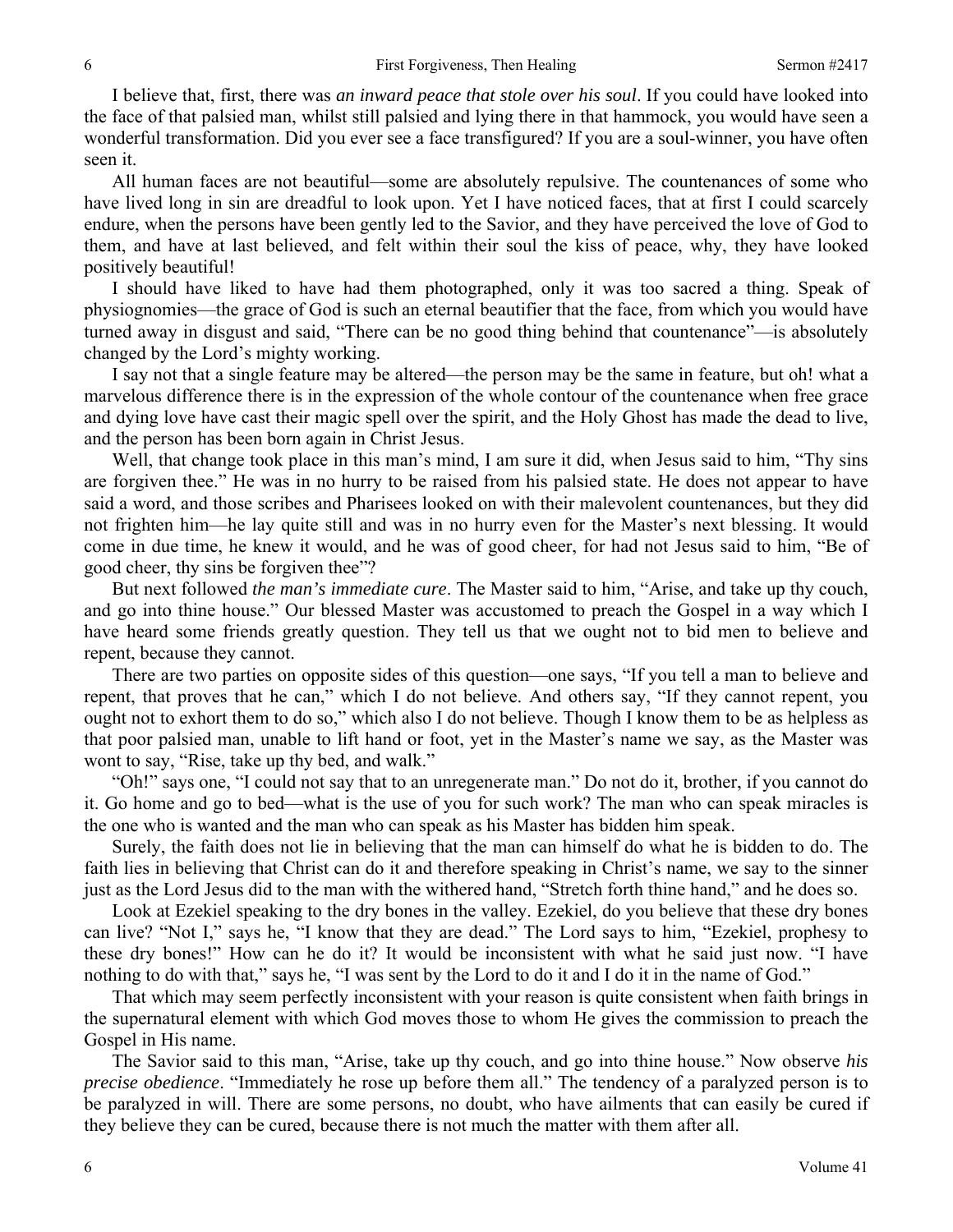But this man was completely paralyzed, yet he so fully believed in Christ that up he rose and stood before the Master. Then Jesus said, "Take up thy couch." I think I see him undo those four ropes and quickly he shoulder his mattress. "Walk," says the Master, and he walks. "Go into thine house," says the Master. He might have stopped and said, "No, Lord, let me stay and hear the sermon out," but no, not a word did he say about it, but off he went to his own house.

Oh, that all were as obedient to Christ as this man was, that, having the simplicity of faith, they would render the fullest obedience! But thus it often is that the very chief of sinners, when pardon is given to them, have given to them at the same time a tender conscience, a willing mind, a yielding spirit. "Whatever He says to you, do it," said the virgin mother to the servants at Cana of Galilee—and that is good advice for you.

If Christ has healed you, obey Him, obey Him at once, obey Him exactly, obey Him in everything, be it little, or be it great. If some say it is nonessential, remember that what is not essential to salvation may be essential to obedience. Do it if Jesus commanded it. Do it whether it appears to you to be essential or not. That is not a question for you to ask—that is a heartless, loveless question.

He has healed you, do what He bids you, as He bids you, when He bids you, and raise no question about it. Take up your bed and go into your house, if so He bids you. Or if He puts it to you, "He that believeth and is baptized shall be saved," believe you and be you baptized. Be you obedient unto Him who deserves to be obeyed.

Now, lastly, this man, it is said, "immediately rose up before them, and took up that whereon he lay, and departed to his own house *glorifying God*." I think I hear what he said. "Glory!" he cried, "Glory be to God!" He felt so glad, so happy, that he took up his bed before them all, and as he walked along he glorified God.

And would not you have done the same if you had been paralyzed and had been restored as he had been? And will you not do so? If you have been sin-bound and Christ has set you free, surely you will take the earliest opportunity of telling others what Jesus has done for you and seek to glorify His name.

I did not wonder when a brother lately said to me, "I have been spending all the morning in the workshop telling the men that I have found the Savior." And one, last Sunday, turned to his wife in this Tabernacle and said, "I am saved." She said to him, "Don't disturb the worship," but I almost wish he had done so.

What a mercy it is to be saved! Salvation puts a new sun in our sky and a new joy in our hearts. Believe on Jesus and this salvation is yours. God grant that it may be, for His dear Son's sake! Amen.

## **EXPOSITION BY C. H. SPURGEON**

#### *LUKE 5:12-26*

**12***. And it came to pass, when he was in a certain city, behold a man full of leprosy:*

As far gone with leprosy as he could be—thoroughly tainted and eaten up with that loathsome disease.

**12***. Who seeing Jesus fell on his face, and besought him, saying, Lord, if thou wilt, thou canst make me clean.*

He felt that the difficulty lay in the will of Christ, not in His power. No other teacher would have looked at such a man. Everybody shrank from him, for he scattered defilement wherever he moved. A leper was a being from whom all kept clear, so this one was afraid that the great Teacher was not willing to cure him. "If thou wilt," said he, "thou canst—I know that thou canst make me clean.'

**13***. And he put forth his hand, and touched him,* 

This was a wonderful instance of condescending love on the part of the Lord Jesus—and touching the leper did not defile Him. On the contrary, Christ removed the defilement from the leper, "He touched him,"

**13***. Saying, I will: be thou clean.*

It was the will of Christ that wrought the miracle, that secret movement of the heart of Christ, that silent omnipotent going forth of divine energy that accomplished the leper's cure.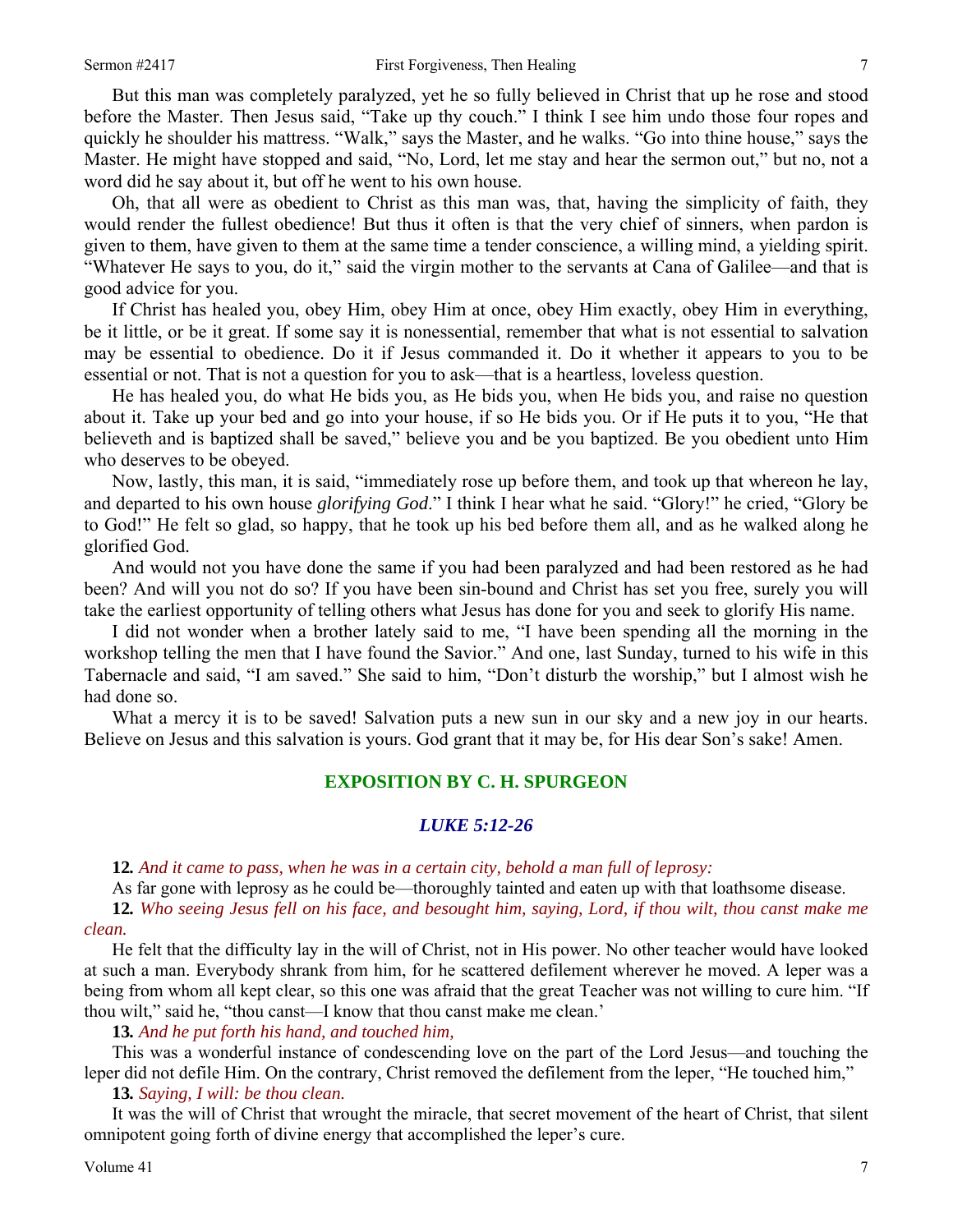#### **13***. And immediately the leprosy departed from him.*

Christ can heal sin in the same way that He cured this leper. If He touches the worst man in this place, He can make sin to depart from him the moment He touches him. It does not require years in order to perfect the work of salvation, it can be done in a moment. Such is the wonderworking power of Christ, "immediately the leprosy departed from him."

**14***. And he charged him to tell no man: but go, and shew thyself to the priest, and offer for thy cleansing, according as Moses commanded, for a testimony unto them.*

Our blessed Master did not court fame. He did not wish to make Himself notorious, the crowds that flocked around Him were inconvenient to Him, so He did not wish to have them increased. There was danger in such crowding, and Jesus was wise in His generation, so He charged the healed leper to tell no man, but to show himself to the priest, and to present the offering enjoined under the law.

**15***. But so much the more went there a fame abroad of him:*

Fame is like fire. If you heap anything on it to prevent it from spreading, it often acts as fuel to the flame. So, the very effort to hide the light of Christ's power, made it spread all the more widely.

**15***. And great multitudes came together to hear, and to be healed by him of their infirmities.*

I wish that all congregations would come together from the same motives, to hear and to be healed by Christ. What is your disease, my hearer? What ails your soul? What is the mischief in your spirit? What is the malady in your heart? Jesus can heal you. Oh, that you would at once seek to be healed by Him!

**16***. And he withdrew himself into the wilderness, and prayed.* 

Just when there were such grand opportunities of doing good, just when everybody sought Him, does He get right away from them into the wilderness to pray? Yes, because He felt what we ought to feel but often do not, that He needed fresh power, that as the servant of God He must wait upon God for fresh power for His great life-work, "He withdrew himself into the wilderness, and prayed."

No doubt it was the constant habit of Christ to pray, but there were certain special times when He retired into lonely places, and His prayer was peculiarly fervent and prolonged.

# **17***. And it came to pass on a certain day, as he was teaching, that there were Pharisees and doctors of the law sitting by, which were come out of every town of Galilee, and Judaea, and Jerusalem: and the power of the Lord was present to heal them.*

The word "them" scarcely gives the right sense of the original. It should be, "the power of the Lord was present to heal." Jesus did not heal the Pharisees and doctors of the law, but he healed many of the congregation. Now, how do you account for this power present to heal? Why, by that wilderness prayer, "He withdrew himself into the wilderness, and prayed," and afterward, in a very high and remarkable manner, "the power of the Lord was present to heal." And when the power to heal was present, the patient to be healed was very soon present, too.

# **18***-***19***. And, behold, men brought in a bed a man which was taken with a palsy: and they sought means to bring him in, and to lay him before him.*

And when they could not find by what way they might bring him in because of the multitude, they went upon the housetop, and let him down through the tiling with his couch into the midst before Jesus. There does appear to have been, according to Mark, some breaking up of the material that formed the roof of the house where Christ was. It was not altogether such an easy matter as some have imagined to let this poor palsied man down into the presence of Jesus, and if some of the dust from the roof fell down upon the Pharisees and doctors of the law who were sitting by, it would only be what they were accustomed to throw into other people's eyes.

**20***. And when he saw their faith, he said unto him, Man, thy sins are forgiven thee.*

Christ has eyes with which He can see faith. You and I cannot see it, but He can, "When he saw their faith, he said unto him, Man, thy sins be forgiven thee." This was going to the very root of his disease. Jesus knew what the man really ailed—he was palsied in spirit as well as in body and Christ removed the root of his disease by forgiving his sin.

**21***. And the scribes and the Pharisees began to reason,*

The gentlemen I alluded to just now began to reason. It was just like them, instead of beginning to praise God, they "began to reason,"—